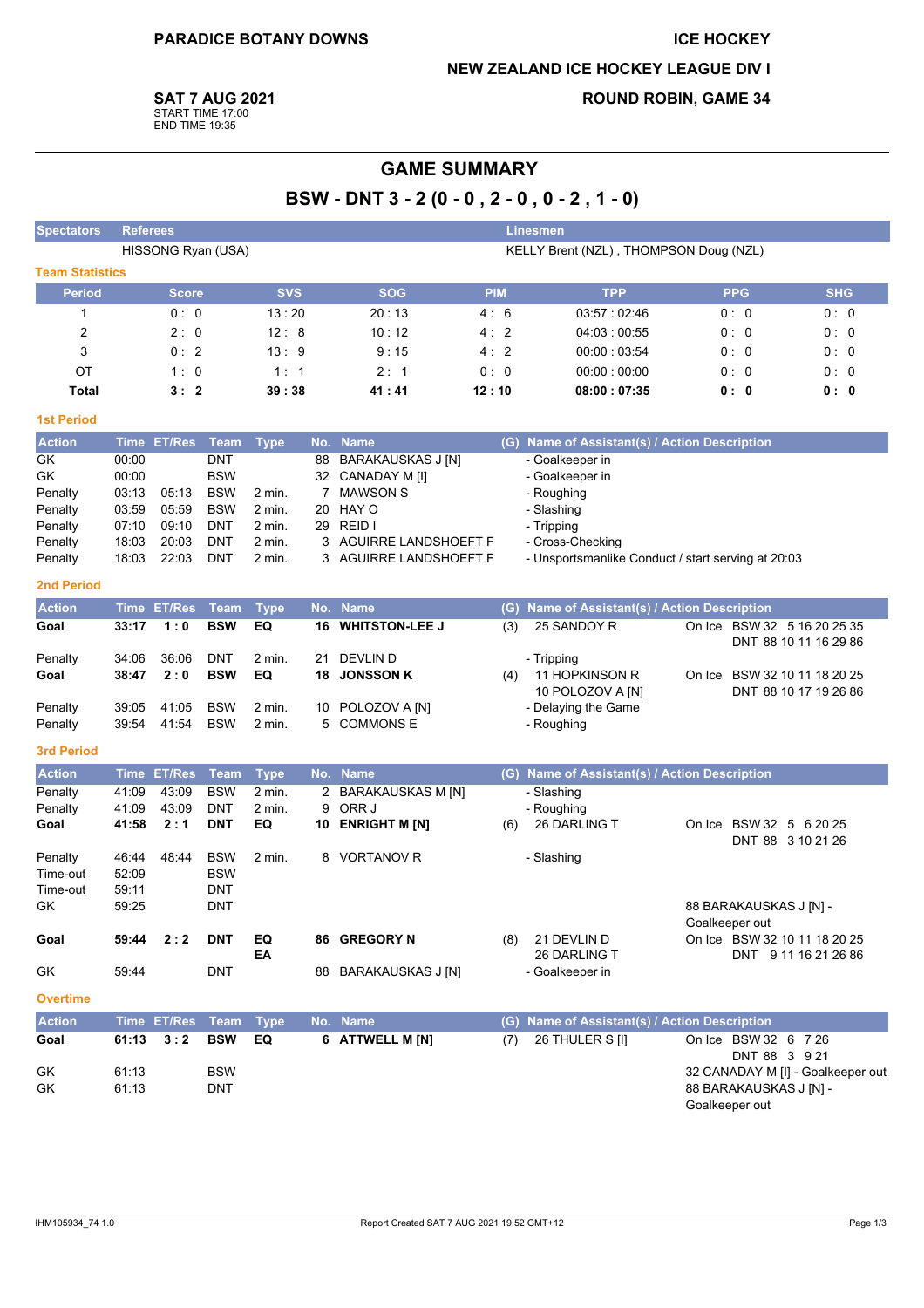## **ICE HOCKEY**

## **NEW ZEALAND ICE HOCKEY LEAGUE DIV I**

**SAT 7 AUG 2021** 

START TIME 17:00<br>END TIME 19:35

## **ROUND ROBIN, GAME 34**

#### **Goalkeeper Records**

## Team: BSW - Botany Swarm

| No. Name              | SOG SVS | <b>MIP</b> | No. Name                 | SOG SVS |    | <b>MIP</b> |
|-----------------------|---------|------------|--------------------------|---------|----|------------|
| 32 CANADAY Matt [I]   |         | 39 61:13   | 88 BARAKAUSKAS Jonas [N] | 41      | 38 | 60.54      |
| <b>HARRISON Grace</b> |         |            | 41 MOORE James           |         |    |            |

### **Game Statistics**

| Team: BSW (white) |                              |   |                |              |                |              |                |                |              |                      |             |
|-------------------|------------------------------|---|----------------|--------------|----------------|--------------|----------------|----------------|--------------|----------------------|-------------|
|                   | Head Coach: FOURIE Phillip   |   |                |              |                |              |                |                |              | <b>Shots on Goal</b> |             |
| No. Pos.          | <b>Name</b>                  | G | $\mathbf{A}$   | P            | <b>PIM</b>     |              | $\overline{2}$ | $\overline{3}$ | <b>OT</b>    | <b>TS</b>            | $+/-$       |
| F<br>6            | ATTWELL Michael [N] +A       |   | 0              |              | 0              | 0            | 0              | 0              |              |                      | 0           |
| 8<br>F            | <b>VORTANOV Robin</b>        | 0 | 0              | 0            | 2              | 0            | 0              | 0              | 0            | 0                    | 0           |
| 20<br>D           | <b>HAY Oliver</b>            | 0 | 0              | 0            | $\overline{c}$ | 0            | 0              | 0              | 0            | $\mathbf 0$          | 0           |
| 25 D              | <b>SANDOY Remy</b>           | 0 | 1              |              | 0              | $\mathbf 0$  | 0              | 0              | $\pmb{0}$    | $\mathbf 0$          | 0           |
| 28 F              | KOZAK Ondrej [N]             | 0 | 0              | 0            | $\Omega$       | $\mathbf 0$  | $\Omega$       | 0              | 0            | $\Omega$             | 0           |
| 7 F               | <b>MAWSON Stephen</b>        | 0 | 0              | 0            | 2              | 0            | 0              | 0              | 0            | 0                    | $+1$        |
| 10 F              | POLOZOV Aleksander [N]       | 0 | 1              |              | $\overline{2}$ | $\pmb{0}$    | $\Omega$       | $\mathbf 0$    | $\pmb{0}$    | $\Omega$             | $\mathbf 0$ |
| 11 F              | HOPKINSON Ritchie +A         | 0 |                |              | 0              | 0            | $\Omega$       | 0              | 0            | 0                    | $\mathbf 0$ |
| 18 F              | <b>JONSSON Kyle</b>          |   | 0              |              | 0              | $\pmb{0}$    |                | 0              | $\pmb{0}$    |                      | $\mathbf 0$ |
| 26 D              | THULER Stefan [I]            | 0 | 1              |              | $\Omega$       | $\mathbf 0$  | $\Omega$       | 0              | $\mathbf 0$  | $\mathbf 0$          | $+1$        |
| 5 D               | <b>COMMONS Eddie</b>         | 0 | 0              | 0            | 2              | 0            | 0              | 0              | 0            | 0                    | 0           |
| 9<br>D            | <b>SIMON Luke</b>            | 0 | 0              | 0            | 0              | 0            | 0              | $\mathbf 0$    | $\mathbf 0$  | $\Omega$             | 0           |
| 13<br>D           | HAY Andrew +C                | 0 | 0              | 0            | $\Omega$       | $\mathbf 0$  | $\Omega$       | 0              | $\pmb{0}$    | 0                    | $\mathbf 0$ |
| 16<br>F           | <b>WHITSTON-LEE Josh</b>     |   | 0              |              | 0              | 0            |                | 0              | $\pmb{0}$    |                      | $+1$        |
| 35 F              | COLE Reid [I]                | 0 | $\overline{0}$ | $\Omega$     | 0              | $\mathbf{0}$ | $\Omega$       | $\mathbf{0}$   | $\Omega$     | $\Omega$             | $+1$        |
| 2 D               | <b>BARAKAUSKAS Matas [N]</b> | 0 | 0              | 0            | 2              | 0            | 0              | 0              | 0            | 0                    | 0           |
| 14 F              | <b>TAYLOR Ben</b>            |   | 0              | 0            | 0              | 0            | 0              | 0              | 0            | $\Omega$             | 0           |
| 15 D              | <b>RAWIRI Mak</b>            | 0 | 0              | $\Omega$     | $\Omega$       | $\mathbf 0$  | 0              | 0              | $\mathbf 0$  | $\Omega$             | 0           |
| 99<br>F           | <b>SHOTS FOR Bsw</b>         | 0 | 0              | 0            | $\mathbf 0$    | 20           | 8              | 9              | $\mathbf{1}$ | 38                   | 0           |
| GK<br>1           | <b>HARRISON Grace</b>        | 0 | $\overline{0}$ | $\mathbf{0}$ | $\Omega$       | $\Omega$     | $\Omega$       | $\Omega$       | $\Omega$     | $\Omega$             |             |
| 32 GK             | CANADAY Matt [I]             | 0 | 0              | 0            | 0              | 0            | $\Omega$       | 0              | 0            | 0                    |             |
| Total             |                              | 3 | 4              | 7            | 12             | 20           | 10             | 9              | $\mathbf{2}$ | 41                   |             |

## Team · DNT (green)

| $1$ caill . Divi (yiccii) |                                  |             |             |          |                  |             |                |              |           |                      |             |
|---------------------------|----------------------------------|-------------|-------------|----------|------------------|-------------|----------------|--------------|-----------|----------------------|-------------|
| Head Coach: AVERY Jeff    |                                  |             |             |          |                  |             |                |              |           | <b>Shots on Goal</b> |             |
| No. Pos.                  | <b>Name</b>                      | G           | A           | P        | <b>PIM</b>       |             | $\overline{2}$ | 3            | <b>OT</b> | <b>TS</b>            | $+/-$       |
| 10 F                      | <b>ENRIGHT Matthew [N]</b>       |             | 0           |          | 0                | 0           | 0              | $\mathbf{1}$ | 0         |                      | $-1$        |
| 11 D                      | <b>HARFORD Benjamin</b>          | 0           | 0           | 0        | 0                | 0           | 0              | $\Omega$     | 0         | 0                    | 0           |
| 16 F                      | HEYD Paris +C                    |             | 0           | $\Omega$ | 0                | 0           | 0              | 0            | 0         | 0                    | $\Omega$    |
| 29 D                      | <b>REID Isaak</b>                |             | 0           | 0        | $\overline{c}$   | 0           | 0              | 0            | 0         | 0                    | -1          |
| 86 F                      | <b>GREGORY Noah</b>              |             | 0           |          | $\Omega$         | 0           | 0              | $\mathbf 1$  | $\Omega$  | 1                    | $-1$        |
| 7 F                       | <b>BLAIR Morgan</b>              | 0           | 0           | 0        | 0                | 0           | 0              | 0            | 0         | 0                    | 0           |
| 9 F                       | ORR Joseph                       | 0           | 0           | 0        | $\boldsymbol{2}$ | 0           | 0              | 0            | 0         | 0                    | 0           |
| 17 D                      | LILLY (John) Charlie             | 0           | $\mathbf 0$ | $\Omega$ | $\mathbf 0$      | 0           | 0              | $\mathbf 0$  | 0         | $\Omega$             | $-1$        |
| 19 D                      | WILSON Regan +A                  | 0           | 0           | 0        | $\pmb{0}$        | 0           | 0              | 0            | 0         | 0                    | $-1$        |
| 21 D                      | DEVLIN Dylan +A                  | $\Omega$    |             | 1        | $\overline{2}$   | $\mathbf 0$ | 0              | $\Omega$     | $\Omega$  | $\mathbf{0}$         | $+1$        |
| 3 D                       | <b>AGUIRRE LANDSHOEFT Felipe</b> | 0           | 0           | 0        | 4                | 0           | 0              | 0            | 0         | 0                    | 0           |
| $\mathsf{F}$<br>8         | <b>AUDAS Sam</b>                 | 0           | 0           | 0        | 0                | 0           | 0              | $\mathbf 0$  | 0         | 0                    | $\mathbf 0$ |
| 26 F                      | <b>DARLING Tristan</b>           | 0           | 2           | 2        | 0                | 0           | 0              | 0            | 0         | 0                    | $+1$        |
| 27 F                      | AUDAS Ian                        | 0           | $\mathbf 0$ | $\Omega$ | $\Omega$         | 0           | 0              | 0            | 0         | 0                    | 0           |
| 89 F                      | <b>ROLFE Connor</b>              | $\mathbf 0$ | $\mathbf 0$ | 0        | $\mathbf 0$      | 0           | 0              | 0            | 0         | 0                    | $\mathbf 0$ |
| 24 F                      | <b>LEWIS Jack</b>                | 0           | 0           | 0        | 0                | 0           | 0              | 0            | 0         | 0                    | 0           |
| 25 F                      | <b>WILSON Thomas</b>             | 0           | 0           | $\Omega$ | 0                | $\Omega$    | 0              | $\mathbf 0$  | 0         | $\Omega$             | 0           |
| 65 F                      | <b>PRATLEY Mason</b>             | 0           | $\mathbf 0$ | $\Omega$ | $\mathbf 0$      | $\mathbf 0$ | $\mathbf 0$    | $\mathbf 0$  | 0         | $\mathbf 0$          | 0           |
| 99 F                      | SHOTS FOR Dnt                    | 0           | $\mathbf 0$ | 0        | $\pmb{0}$        | 13          | 12             | 13           | 1         | 39                   | $\mathbf 0$ |
| 41 GK                     | <b>MOORE James</b>               | $\Omega$    | $\Omega$    | $\Omega$ | $\Omega$         | $\Omega$    | $\Omega$       | $\Omega$     | $\Omega$  | $\Omega$             |             |
| 88 GK                     | BARAKAUSKAS Jonas [N]            | 0           | 0           | 0        | 0                | 0           | 0              | 0            | 0         | 0                    |             |
| Total                     |                                  | 2           | 3           | 5        | 10               | 13          | 12             | 15           | 1         | 41                   |             |